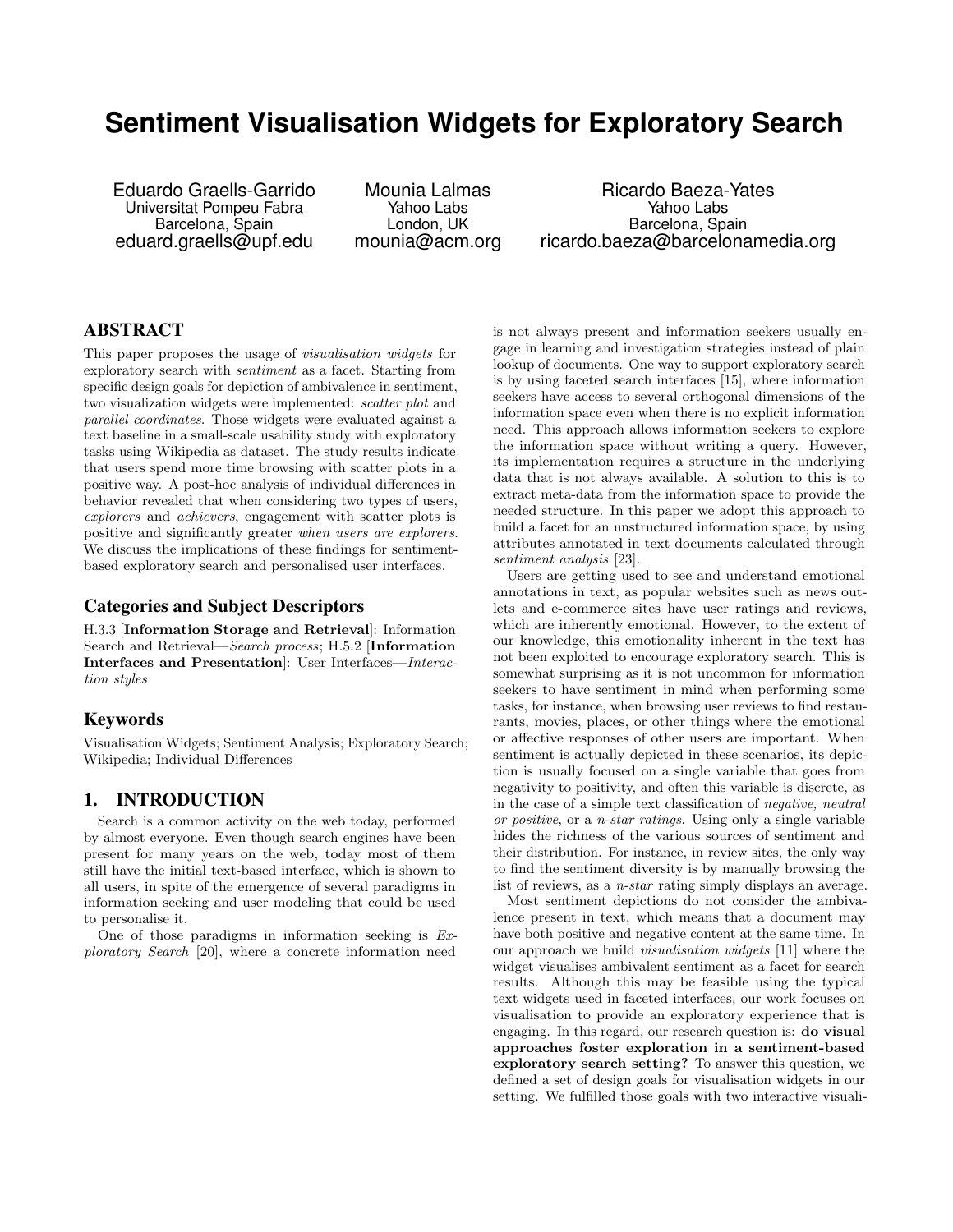sations based on known paradigms: scatter plots and parallel coordinates, and tested these visual approaches against a text-based baseline. We performed quantitative and qualitative analysis to analyse the results and see if exploration using sentiment-based visualisation widgets is fostered from a user engagement perspective.

As information space for a case study we chose Wikipedia, an open encyclopedia where anyone can contribute and edit articles. Wikipedia is a prominent social media platform, which contains articles with inherent sentimental content [21]. In addition, its users, both readers and editors, search more on average than those never or hardly using Wikipedia [27]. This prominence of search in Wikipedia, its publicly available content and the existence of sentiment in it, made it a good candidate to use as basis to evaluate our visualisation widgets.

This paper contributes a user evaluation of exploratory behavior in the presence of sentiment in both user intent and information space. Based on the study results, we show that users are spend more time performing tasks when using scatter plots. This additional time is explained by positive engagement when users are explorers, based on qualitative feedback and the analysis of individual differences [6]. The analysis of individual differences was based on how users interact with search interfaces: we identified two types of users, explorers and achievers [4]. Our results suggest that scatter plots are more suitable for explorers, as they significantly increase engagement, opening a path to research which visualisations or interface elements are more suited for achievers, for whom we did not find a particular visualization that increased engagement.

#### 2. RELATED WORK

Although bar and pie charts are common depictions to visualise sentiment, there are other approaches to visualise it. In [14], affect in document collections is visualised with wind rose charts. Heatmaps are used in [10] to encode the average sentiment of a period of time. In the context sentiment in reviews, [1] used histograms and [5] used treemaps. Scatter plots are used in [24] to visualise ambivalence in public opinions. This is the most similar work to ours from a visualisation perspective, as other previous work focused on unidimensional color-coding of sentiment. We also use parallel coordinates [17], which have not been used before in this context to the extent of our knowledge.

We Feel Fine [18] is a search engine where information seekers can answer questions with an explicit sentiment component such as "how did the U.S. feel when Obama was elected?" and obtain a visualisation of search results. The purpose of the visual depiction is artistic, and results can be filtered through facets of meta-data such as gender, age and mood. With regard to visualisation widgets, [11] depicts facets such as time, geo-location and topics. In [7], treemaps are used to depict a hierarchical facet. It was found that the usage of visualisation had positive impact on perceived task difficulty, repository understanding and enjoyment. Our work extends [11], as we present widgets for a specific facet that could be used among other widgets.

In many search scenarios the information seeker is not an expert who has to perform a concrete, specialised task. Hence, non-experts have a diversity of expertise, knowledge and experience with computer systems. Because not even two persons are equal, the study of individual differences

[6] proves to be useful, as it allows to find which factors, from demographic, cultural and behavioral, have impact on user modeling and user generated content. In informational contexts, personality traits have been considered to define a user taxonomy of fast surfers, broad scanners and deep divers [16]. In virtual worlds, a popular taxonomy is based on how people interact with the world: achievers and explorers [4]. We consider the latter taxonomy as a first step towards more complex ones.

#### 3. SENTIMENT VISUALISATION

We start from a scenario where the information seeker already has a query, but one that is not necessarily final. We consider learning and investigation activities [20] as focus for design goals. Our design goals are:

Depict ambivalence. Typical sentiment depictions only show one sentiment attribute, often as a mixture of both positivity and negativity to find out which one is prevalent. However, ambivalence is present in many categories and genres of textual content, including public discourse, fiction and news articles. Information seekers should be able to see the duality of sentiment in text, depicted in terms of positivity and negativity, or ambivalence directly as in [24].

Show sentiment distribution. Following the scenario presented by [18], questions such as "How did the U.S. feel when Obama was elected?" have an implicit request for seeing distribution and an explicit request for seeing sentiment.

Allow sentiment filtering. The interface of [18] uses sentiment keywords such as mood, sad, happy, depressed, to filter results according to emotion. In text query interfaces, information seekers depend on the context at hand, and a keyword search may exclude the desired sentimentality because the information seeker did not use "matching" keywords. Visual filtering would remove the burden of writing the correct keywords from users and provide a more flexible tool for filtering according to emotion.

A visualisation widget that conforms to these design goals will allow information seekers to understand how sentiment is distributed in an information space, to see the ambivalence present in it and to filter documents in order to learn and investigate according to their own criteria.

#### 3.1 Visualisation Widgets



Figure 1: Scatter Plot widget in our prototype search interface.

Following our design goals, we implemented two visualisation widgets: scatter plots and parallel coordinates [17]. We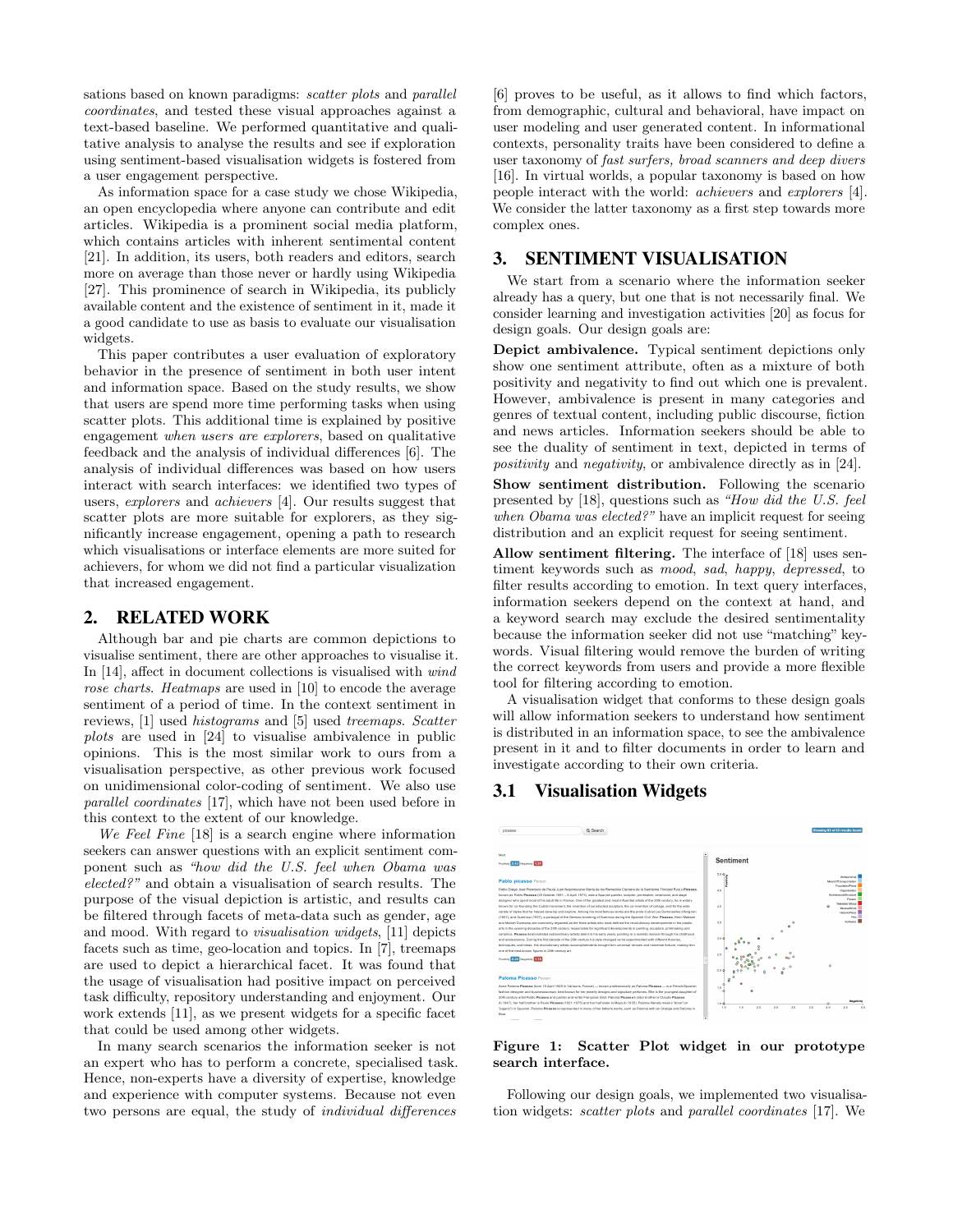

Figure 2: Parallel Coordinates widget in our prototype search interface.

chose two known paradigms because our research question is not about new visualisations, and using only one paradigm might bias the results of our study.

Scatter Plot. Figure 1 shows the scatter plot widget. Each result is a circle whose position is determined by both sentiment attributes: positivity is mapped to the x-axis and negativity is mapped to the y-axis. To filter results, the information seeker can draw a rectangle over the visualisation canvas, selecting only the circles that are positioned inside the rectangle.

Parallel Coordinates. Figure 2 shows the parallel coordinates widget, where each attribute is a different axis: negativity is mapped to the left axis and positivity is mapped to the right axis. Each result is represented as a line that connects the corresponding value of its attributes in each axis. To filter results, the information seeker can draw a rectangle over the axes, selecting only the lines that begin (or end) inside the selected range.

In both widgets we display *positivity* and *negativity* for each item (depict ambivalence). We use transparency to showcase density and prevent occlusion (show sentiment distribution). We use brushing and linking [13] to allow sentiment filtering: when the information seeker restricts or widens the ranges of sentiment of interest in the widget, the list of results is updated immediately, and when the information seeker selects a result from the text list, the corresponding element on the visualisation is highlighted. The results filtered out are drawn with more transparency to indicate that they are out of focus. Color coding of points and lines is used to encode item categories if available.

#### 4. SENTIMENT IN WIKIPEDIA

We test our approach on Wikipedia<sup>1</sup> – a multilingual, webbased, free-content encyclopedia, written collaboratively by a large number of volunteers. Although Wikipedia has a neutral point of view policy [28], neutral is not equal to emotionless. It is possible to find sentiment in content in Wikipedia, as it contains biographies, disasters, awards, celebrations and summaries of fiction, among other categories.

Dataset. We use a dataset of 737, 863 english articles from Wikipedia with annotated sentiment [21]. Each article is annotated with two scores: positivity (from 1 to 5) and negativity (from 1 to 5). Note that positivity does not imply



Figure 3: Distributions of Positivity and Negativity in our dataset of Wikipedia articles (using log-scale).

that negativity is absent, and vice-versa: ambivalence is almost always present in text. The sentiment values of an article are calculated based on the content of the article itself, and that of other articles linking to it. In other words, each article becomes annotated with the sentiment scores of its own content, plus that of the associated articles. Figure 3 shows the distributions of both scores in our dataset.

Although the distributions are skewed towards lower values of sentimentality (the average positivity is  $2.17 \pm 0.64$  and the average negativity is  $1.92 \pm 0.78$ , there are articles with high values of sentiment attributes. The distributions confirm that there is sentiment in Wikipedia, creating the opportunity to use our visual approach to search and explore it.

#### 5. USER EVALUATION

We performed a small-scale usability study in a lab-setting with 13 participants (5 male and 8 female; 5 aged 20–29, 6 aged 30–39, 1 aged 40–49, and 1 unknown), who scored their knowledge in visual web search as  $3.46 \pm 1.13$  in average (using a Likert scale from 1 to 5). Participants were recruited from open calls in social networks and did not receive compensation for participating in the study.

Apparatus. We built a prototype search engine that indexed extended abstracts<sup>2</sup> of the 737,863 articles in the dataset. The user interface contained the following elements: query box, the number of results, the list of results with each article's title, extended abstract and sentiment values in text form, and the visualisation widgets. Given a query, the search engine returned a list of articles (maximum count: 200) ranked using the BM25 scoring algorithm [3]. All participants used the same computer, a notebook of 15 inches screen with resolution of  $1440 \times 900$  pixels. In the experimental prototype, categorical color coding was based on the DBPedia ontology class of each article [2]. This ontology is shallow, and we restricted the depth of ontologies associated to search results to be able to create a color mapping understandable for users.

Design and Procedure. The study used a within-subjects design. Each participant tested three treatments: baseline (BA, a text-based widget of buttons to filter the results, shown in Figure 4), scatter plot (SC, shown in Figure 1) and parallel coordinates (PC, shown in Figure 2). The order of pairs (task, treatment) was randomised for all participants to avoid positional bias.

<sup>1</sup> http://wikipedia.org

 $^{2}$  Defined as the first section of each Wikipedia article.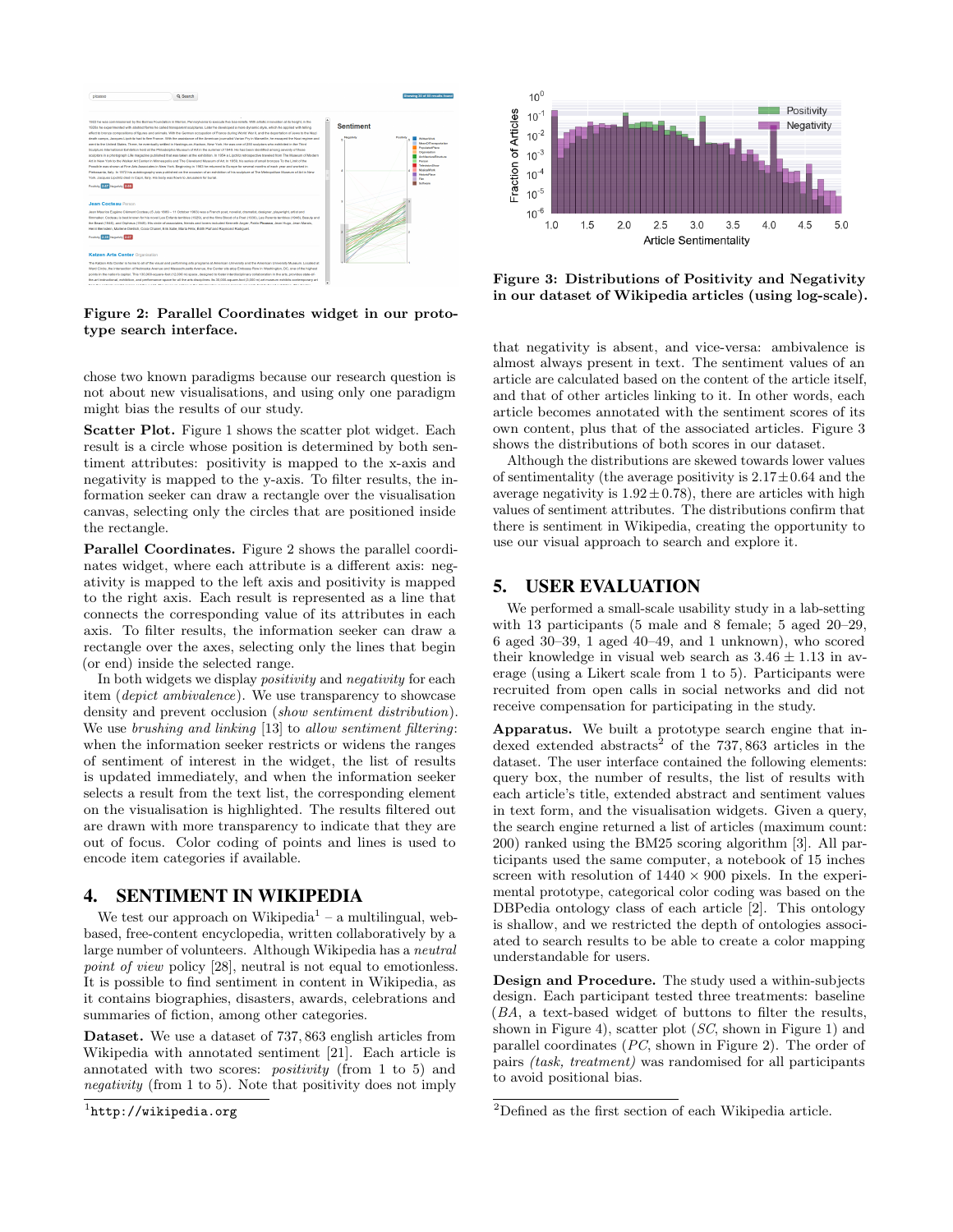After performing each task, participants were asked to answer five questions about aesthetic value of the interface<sup>3</sup>. A Likert scale from 1 (strongly disagree) to 5 (strongly agree) was used for this purpose. In addition, participants were asked to write a small summary of the results they found, and were asked about their perceived time [22] of task completion. After performing all tasks, participants filled a feedback questionnaire about their thoughts on the interfaces, how they would describe the different widgets and if they had any comments and suggestions. Finally, we logged each query and calculated the actual time of completion for each task in order to estimate the difference between perceived time and real task completion time. This metric is called subjective duration assessment [8] and has been interpreted before as cognitive engagement [9]: lesser perceived time than task completion indicates positive engagement.



#### Figure 4: Text-based widget used in the baseline approach of the user study.

Tasks. Participants were asked to perform three exploratory search tasks, one task per treatment. One task was personalised in terms of what they had to search for, while the remaining tasks were based on the definitions in [19]:

| "Think about a topic you like, and find five articles with a highly<br>negative connotation. Then think about a topic you do not like.<br>and find five articles with a highly positive connotation".                                                                                                                                                                                                                                                                                                                                                                                                 |
|-------------------------------------------------------------------------------------------------------------------------------------------------------------------------------------------------------------------------------------------------------------------------------------------------------------------------------------------------------------------------------------------------------------------------------------------------------------------------------------------------------------------------------------------------------------------------------------------------------|
| "Imagine you are taking a class called 'Art in Europe'. For this<br>class you need to write a research paper on some aspect of an<br>art movement, but have yet to decide on a movement you will<br>focus. Use the system to find three artists within that<br>movement: one artist with a positive connotation on Wikipedia<br>(but slightly negative), one with a negative connotation (but)<br>slightly positive), and one with high emotionality (by being<br>highly positive and negative at the same time), so that you<br>might make a decision as to which movement you will write<br>about." |
| "Your professor wants you to write a paper comparing the<br>and continuous of mode in these committees. Her the motions to Call                                                                                                                                                                                                                                                                                                                                                                                                                                                                       |

consequences of war in three counter to the system of  $\omega$ three countries which have highly emotional (high positivity and negativity) events or works as consequences of the war. Find three events or works for each country."

#### 5.1 Results

To answer our research question, do visual approaches foster exploration in a sentiment-based exploratory search setting?, we tested the following hypothesis: in exploration on sentiment-based scenarios, participants perform more queries and spend more time when using visualisation widgets, by evaluating the two visualisation widgets against a text-based baseline. Post-hoc differences in means were tested using Wilcoxon's Ranked Sums (Bonferroni corrected) after performing Kruskal-Wallis analysis of variance on the three groups.

Results in Table 1 partially support our hypothesis. There is a significant group difference in task time  $(p < 0.05)$ ,

|                | BA       | РC       | SC       | K    | $\boldsymbol{p}$ |
|----------------|----------|----------|----------|------|------------------|
| Query Count    | 7.38     | 14.15    | 19.31    | 5.18 | 0.07             |
| Task Time (s)  | 463.00   | 745.23   | 1035.92* | 6.83 | 0.03             |
| Perceived Time | 507.69   | 770.77   | 761.54   | 3.73 | 0.15             |
| Cognitive      | $-44.69$ | $-25.54$ | 274.38   | 3.53 | 0.17             |
| Engagement     |          |          |          |      |                  |
| Aesthetics     | 13.54    | 15.77    | 17.08    | 2.06 | 0.36             |

Table 1: Experimental results for all participants  $(N = 13)$ . *p* values correspond to Kruskal-Wallis analysis of variance  $(K)$ . \*: post-hoc comparison between SC and BA significant at Bonferroni corrected  $p < 0.017$ .

|                                                                      | Achievers<br>$(N = 6)$     | Explorers<br>$(N = 7)$      | $\boldsymbol{p}$     |
|----------------------------------------------------------------------|----------------------------|-----------------------------|----------------------|
| Total Queries<br>Total Time                                          | 25.33<br>1372.50           | 54.14<br>2991.26            | 0.02<br>0.00         |
| Queries BA<br>Queries SC<br>Queries PC                               | 6.67<br>8.83<br>9.83       | 8.00<br>28.29<br>17.86      | 0.83<br>0.02<br>0.13 |
| Task Time BA<br>Task Time SC<br>Task Time PC                         | 326.67<br>566.67<br>479.17 | 579.86<br>1438.14<br>973.29 | 0.20<br>0.02<br>0.03 |
| Perceived Time<br>BA<br>Perceived Time<br>SС<br>Perceived Time<br>PС | 550.00<br>600.00<br>620.00 | 471.43<br>900.00<br>900.00  | 0.78<br>0.09<br>0.07 |
| C. Engagement<br><b>BA</b><br>C. Engagement<br>SC                    | $-223.33$<br>$-33.33$      | 108.43<br>538.14            | 0.02<br>0.03         |
| C. Engagement<br>PС                                                  | $-140.83$                  | 73.29                       | 0.31                 |

Table 2: Post-hoc comparison with Wilcoxon's Ranked Sums of results for explorers and achievers.

and post-hoc testing revealed that SC task time is larger  $(p < 0.017,$  Bonferroni corrected) than the other two groups. In terms of query count, no significant effect was found, although there is a trend towards greater amount of queries in visual approaches  $(p < 0.1)$ . Hence, using SC, users spend more time exploring, but do not necessarily perform more queries. No significant differences were found in aesthetic perception, perceived time and cognitive engagement.

To explain quantitatively the differences in task time, we considered the following user taxonomy: achievers (those who "are interested in doing things to the game, i.e. in ACTING on the WORLD"), and explorers (those who "are interested in having the game surprise them, i.e. in INTERACTING with the WORLD") [4]. We define achievers  $(N = 6)$  as those users who are in the bottom 50% w.r.t. the geometric mean of total task time and total queries issued; and explorers as the rest  $(N = 7)$ , that is, those in the upper 50%. In this way, achievers want to finish the task fast and quickly, while explorers are interested to see how the system can surprise them. Table 2 reports differences in means for both groups in all approaches. There are significant differences (measured with Wilcoxon's Ranked Sums) on total queries and total time, which were expected as they are consequence of the user taxonomy. However, other significant differences emerge: 1) explorers issue more queries than achievers using SC ( $p < 0.05$ ), but not in BA and PC; 2) explorers spend

 ${}^{3}$ Example: The search system was aesthetically appealing.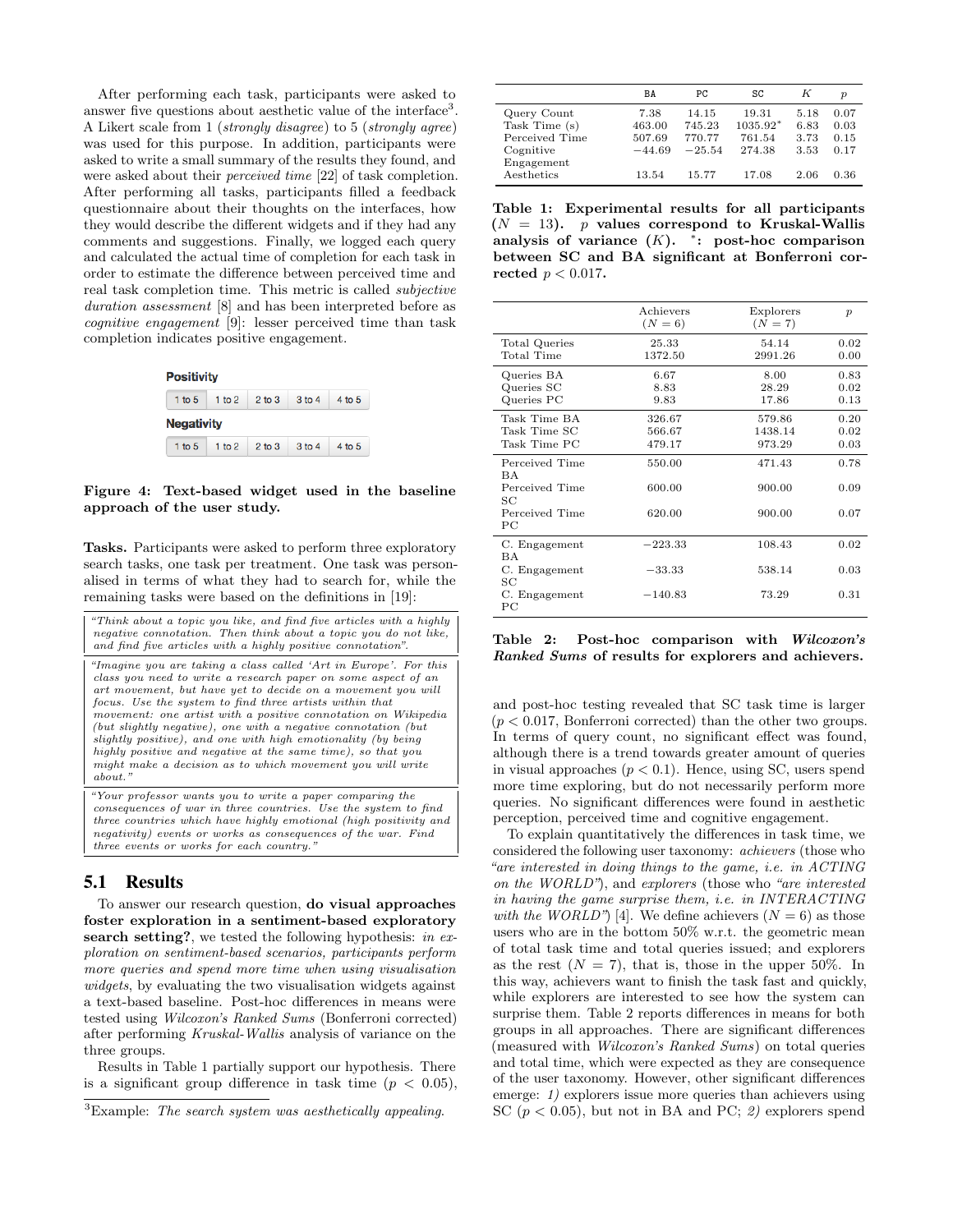more time when using SC and PC  $(p < 0.05)$  but not when using the baseline;  $\beta$  explorers have greater positive cognitive engagement than achievers when using SC and BA (and SC's engagement is almost 5 times BA).

Qualitative Feedback. We included open-feedback questions in order to understand and explain the quantitative results. We use  $[Pi]$  to refer to participant *i*.

The baseline (BA) was characterised by participants as "boring" [P8] but "the easiest for me to find results" [P4]. It was perceived as a tool for "discriminating" [P11] and "filtering" [P10]. As expected, the "filters were really easy to use" [P3], as participants are used to this kind of interface. However, most of the positive feedback for BA was related to the act of performing the task, and not on how the actual users felt about the text-based widget: "I think the most useful one is the buttons one because it has more precise information reflected on it." [P10], although not everyone felt comfortable with it: "The one with the numbers was misleading for me" [P6].

Regarding the visual approaches, the scatter plot (SC) was described as "attractive" [P8], "like a classifier" [P4], as well as a "spectrum" [P10] or a "map" [P11], perhaps referring to how a scatter plot allows to classify elements according to their position on the screen. We expected that users would have been familiar with SC, as in: " $|BA|$  and  $|SC|$  are easy to use. They are helpful and easy to understand" [P3]. However, it also "needs more concentration" [P6]. Some users were more vocal in their enthusiasm for this approach: "this is the task that I enjoy the most! I liked pretty much the graphics"  $[P8]$ , "this is the approach I liked the most, it was easier to filter the results"[P9], indicating that scatter plots not only are familiar, but also they generate a more positive, emotional reaction. Parallel Coordinates (PC) produced an ambivalent reaction. On one hand, it was described as "interesting" [P8],"much more cooler then the other one" [P1], "the high-low thing helps me to know if it is positive or negative faster. I really like how  $[PC]$  worked"  $[PG]$ , and "the sentiment indicator  $[PC]$ helps in the task" [P9]. On the other hand, users claimed that " $[PC]$  was not appealing nor easy to understand or use" [P3] and that "it's confusing" [P11].

In addition to visualisation feedback, participants suggested some features that could improve our system prototype: "drawing the box around the numbers in each axis is too complex, I would have preferred to have another way of controlling the sentiment in the results. Maybe even a simple slider" [P9, referring to PC], "a grid in the circles system would help to have more exact information about the scores at a glance" [P11, referring to SC]. With respect to the search results, some users expressed they were not satisfied with their quality: "the search engine does not work properly, distracting myself from the task" [P3], "the search was very frustrating, as the searches often did not yield many results" [P7]. Some users thought about whether they would use a system like this in the future: "the system was useful but I don't search using sentiments frequently. . . Maybe when searching for the politic situation of a country I would use it" [P9].

## 6. DISCUSSION AND IMPLICATIONS

User Engagement and Visualisation Widgets. In the experiment the SC group spent more time performing the exploratory tasks than BA and PC. Whether this is a good scenario, if users spend more time because they are engaged, or if they spend more time because the visualisation is impeding the task at hand, is something that needs to be determined and explained. We attributed part of the longer task time of SC in Table 1 to a positive user experience when users are explorers, as explorers performed more queries and spent more time, while at the same time they showed a significantly greater positive cognitive engagement. Moreover, the qualitative feedback received by SC was positive, indicating that it is unlikely a negative experience when using that treatment to perform the task. This positive engagement result is consistent with previous work [7], where users expressed more enjoyment when using visualisation techniques in the search interface. Since not all visualisations are perceived equally, it makes sense that some visualisations engage users and some do not, as well that a visualisation might engage one kind of users only. In this aspect, our results are limited to explorers only, because no significant patterns were found for achievers, although some users explicitly favored the parallel coordinates widget as attractive. As there might not be a globally better visualisation for all users, it remains to be seen which visualisation is more likely to engage achievers.

Personalisation of User Interfaces. Individual differences based on exploratory behavior provide a base for a contextual personalisation of user interfaces, as a to complement to content personalisation based on user generated content. When considering individual differences, we restricted the definition of exploration as the geometric mean of task time and number of queries, which allows to implement the explorers and achievers taxonomy based on: 1) previous activity on the search system, making possible to provide this type of widget-based personalisation when query logs and interaction data are available; 2) granularity of a query, in the sense of how "good latin restaurant in Born neighborhood" indicates something one wants to achieve, while "restaurants in Barcelona" indicates something one wants to explore. Considering availability of this user taxonomy, user interfaces can be personalised to increase engagement in users performing learning and investigation tasks by using scatter plots instead of text widgets.

Limitations. In terms of implementation, participants in our experiment expected better results than those provided by our prototype implementation. The effect of those unfulfilled expectations over the obtained results is unknown and should be considered in future experiments. In addition, trending differences in behavior surfaced on quantitative results, perhaps a limitation of the small-scale of the user study. We believe these limitations can be fully addressed in a larger-scale experiment using an improved search engine and following the TREC interaction track guidelines [12].

## 7. CONCLUSIONS

This paper presented results on our research of sentiment visualisation widgets for exploratory search. We defined design goals in this scenario, and implemented two visualisations based on known techniques: scatter plots and parallel coordinates. Both approaches were evaluated against a baseline of text-based links for exploring search results. Even though the scale of our study is small, we found statistical evidence of users spending more time performing tasks when using scatter plots. Through analysis of qualitative feedback and individual differences, we explained that time difference